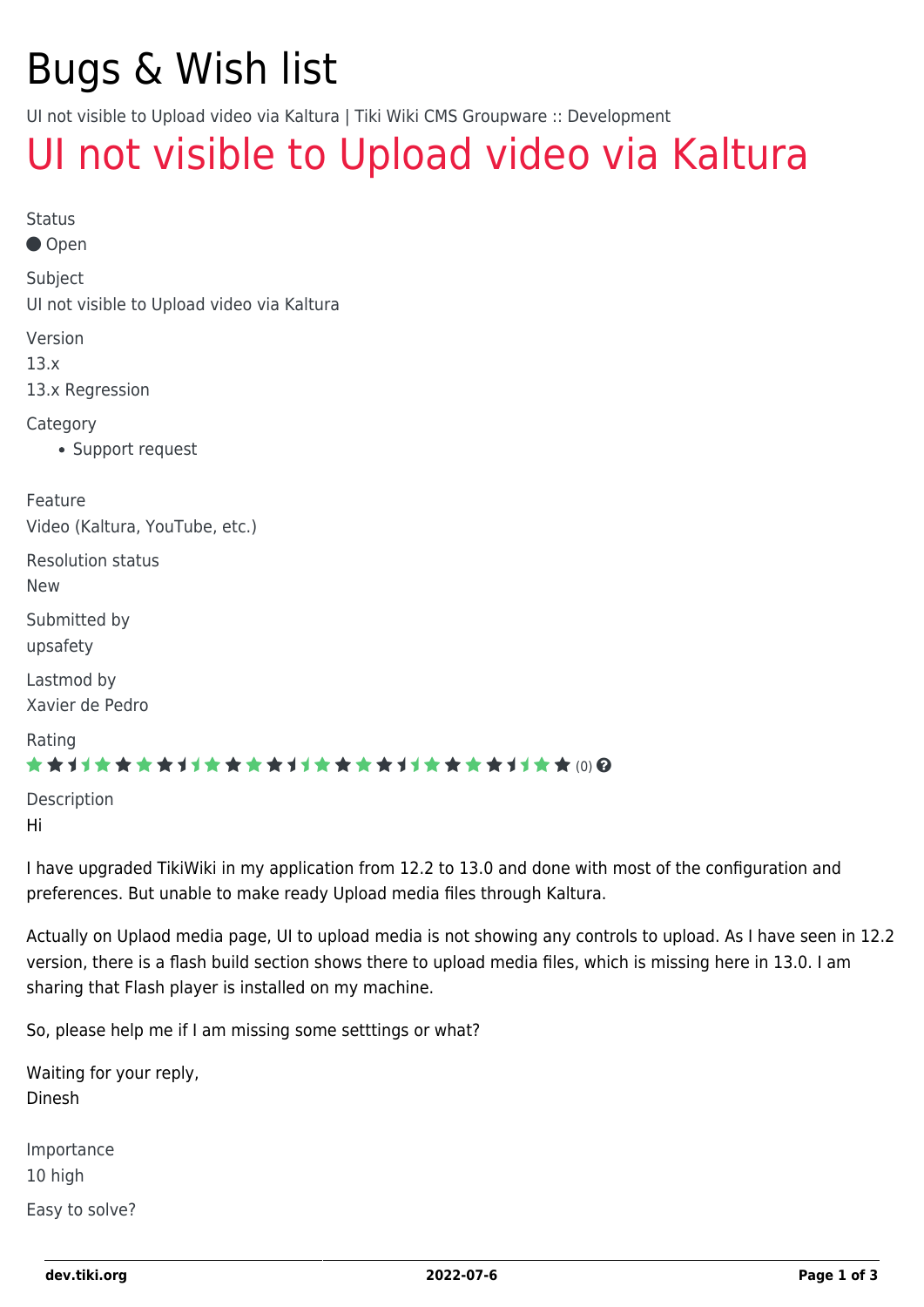6

Priority 60 Demonstrate Bug (Tiki 19+) Please demonstrate your bug on show2.tikiwiki.org Version: trunk ▼ [Create show2.tikiwiki.org instance](#page--1-0) Ticket ID 5472 Created Monday 22 September, 2014 17:32:25 GMT-0000 by upsafety

LastModif Tuesday 23 September, 2014 11:27:51 GMT-0000

### Comments



#### [Xavier de Pedro](https://dev.tiki.org/user9794) 23 Sep 14 11:28 GMT-0000

tagged also as regression in 13.x, to match the description provided by the bug reporter

# [luciash d' being](https://dev.tiki.org/user199)  23 Sep 14 13:06 GMT-0000

so we could reproduce bugs on show ?



#### [upsafety](https://dev.tiki.org/user11718) 01 Oct 14 11:00 GMT-0000

thanks, its working now as I got the solution and according to that I need to make the chanegs in a template file named "tiki-kaltura\_upload.tpl" as :

Removed this code :

```
{button class="btn btn-default" _text="{tr}Add more media{/tr}"
href="tiki-kaltura upload.php"}
```
And used this :

```
<span type="button" class="btn btn-default button">{button class="btn btn-
default" _text="{tr}Add more media{/tr}" href="tiki-
kaltura_upload.php"}</span>
```